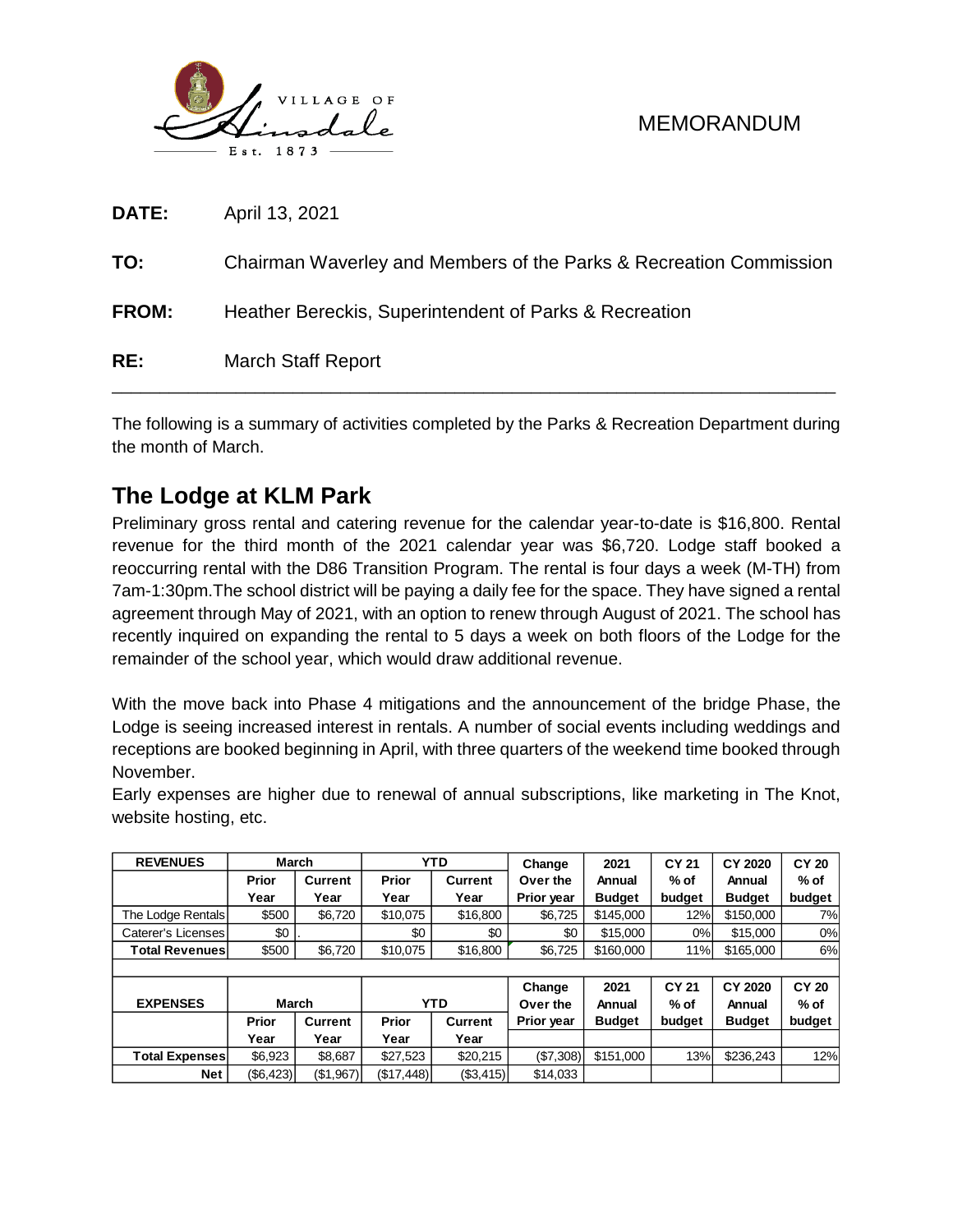

| The Lodge Gross Monthly Revenues |    |           |    |                                  |    |         |            |           |         |        |         |        |
|----------------------------------|----|-----------|----|----------------------------------|----|---------|------------|-----------|---------|--------|---------|--------|
| Month                            |    |           |    | 2016/17 FY 2017/18 FY 2018/19 FY |    |         | 2019/20 FY |           | 2020 CY |        | 2021 CY |        |
| May                              | \$ | 12,200    | \$ | 9,725                            | \$ | 13,675  | \$         | 16,744    | \$      |        |         |        |
| June                             | \$ | 22,845    | \$ | 12,495                           | \$ | 23,045  | Ś          | 17,494    | \$      |        |         |        |
| July                             | \$ | 12,550    | \$ | 15,000                           | \$ | 16,874  | Ś          | 17,466    | \$      | 2,625  |         |        |
| August                           | \$ | 11,500    | \$ | 18,555                           | \$ | 15,205  | \$         | 17,395    | \$      | 2,000  |         |        |
| September                        | \$ | 12,645    | \$ | 15,410                           | \$ | 27,860  | Ś          | 13,980    | \$      | 4,860  |         |        |
| October                          | \$ | 21,045    | \$ | 15,180                           | \$ | 12,770  | \$         | 24,085    | \$      | 7,140  |         |        |
| November                         | \$ | 6,700     | \$ | 12,500                           | \$ | 13,450  | \$         | 13,365    | \$      | 5,880  |         |        |
| December                         | \$ | 13,457    | \$ | 8,125                            | \$ | 9,125   | Ś          | 14,774    | \$      | 4,620  |         |        |
| January                          | \$ | 4,624     | \$ | 18,089                           | \$ | 6,855   |            |           | \$      | 8,475  | \$      | 4,200  |
| February                         | \$ | 4,550     | \$ | 2,495                            | \$ | 1,725   |            |           | \$      | 1,100  | \$      | 5,880  |
| March                            | \$ | 5,944     | \$ | 8,045                            | \$ | 9,804   |            |           | \$      | 500    | \$      | 6,720  |
| April                            | \$ | 4,300     | \$ | 7,482                            | \$ | 2,700   |            |           | \$      |        |         |        |
| total                            |    | \$132,360 | Ś  | 143,101                          | \$ | 153,088 |            | \$135,303 | \$      | 37,200 | Ś       | 16,800 |

The graph below shows the past three years of Lodge revenue and the upcoming year's projections. Future projections are based on what is currently booked. Also included is a graph indicating the number of monthly reservations. Typically, events are booked 6-18 months in advance of the rentals; however, if there are vacancies, staff will accept reservations within 5 days of an event. These tracking devices are update monthly.

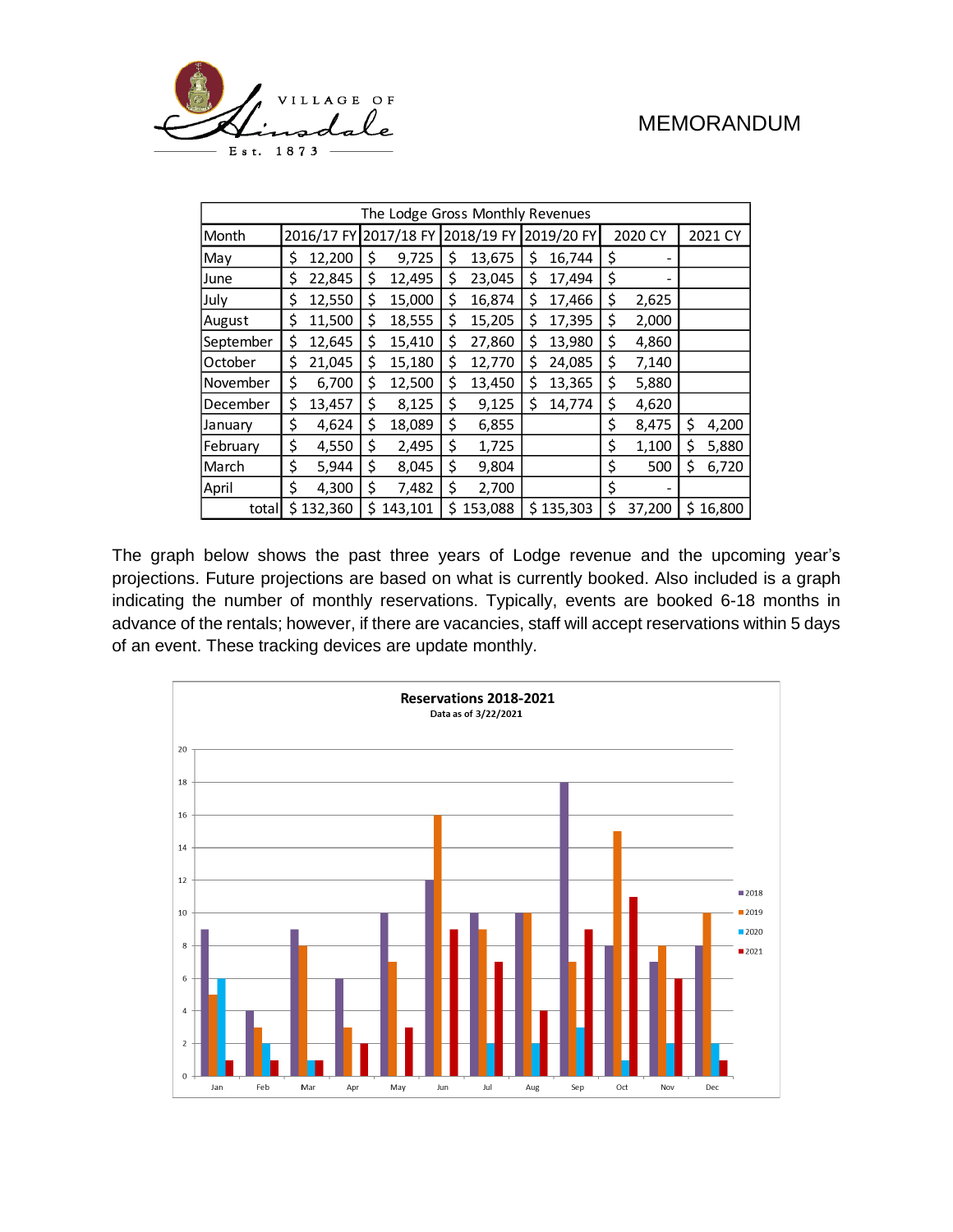



The P&R Commission approved a new preferred caterer and single use vendor fee plan at the January 2021 commission meeting. This plan charges a base rate of \$250 for preferred vendors annually, and \$250 per event held at the Lodge. Single use vendors will be charged \$500 per event. Vendor renewal letters were sent to caterers in February.

### **Upcoming Brochure & Activities**

The summer brochure will be delivered to all households on April 12, with registration beginning on April 19. With the return to Phase 4 mitigations, indoor programming has resumed and will be expanded with the anticipated bridge phase. Pool pass sales information is also included in this brochure.

Staff recently released a monthly parks & recreation e-newsletter. The newsletter will keep subscribers informed on current parks & recreation events, programs, registration deadlines, facilities, donation opportunities, and any other important announcements. There are also fun sections highlighting parks, staff, and at home activities for families to complete. The newsletter is sent out on the first of the month, every month.